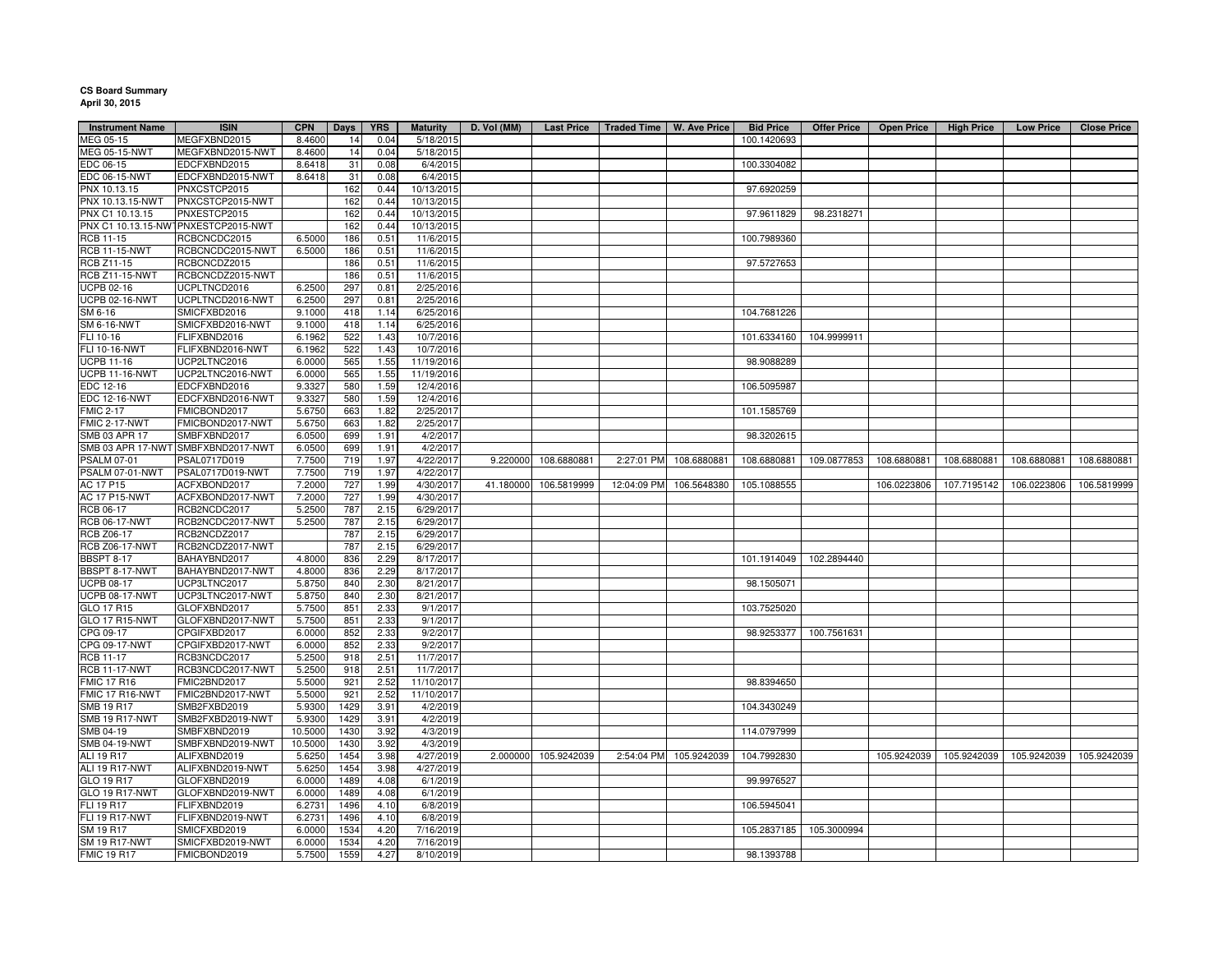| <b>Instrument Name</b>                | <b>ISIN</b>                       | <b>CPN</b> | Days | <b>YRS</b>   | <b>Maturity</b> | D. Vol (MM) | <b>Last Price</b> | Traded Time   W. Ave Price |                         | <b>Bid Price</b> | Offer Price | <b>Open Price</b> | <b>High Price</b> | <b>Low Price</b> | <b>Close Price</b> |
|---------------------------------------|-----------------------------------|------------|------|--------------|-----------------|-------------|-------------------|----------------------------|-------------------------|------------------|-------------|-------------------|-------------------|------------------|--------------------|
| FMIC 19 R17-NWT                       | FMICBOND2019-NWT                  | 5.750      | 1559 | 4.27         | 8/10/2019       |             |                   |                            |                         |                  |             |                   |                   |                  |                    |
| JGS 08-19                             | JGSFXBND2019                      | 5.2317     | 1576 | 4.31         | 8/27/2019       |             |                   |                            |                         | 102.6558785      |             |                   |                   |                  |                    |
| JGS 08-19-NWT                         | JGSFXBND2019-NWT                  | 5.231      | 1576 | 4.31         | 8/27/2019       |             |                   |                            |                         |                  |             |                   |                   |                  |                    |
| GTCAP 11-19                           | GTCFXBND2019                      | 4.7106     | 1648 | 4.51         | 11/7/2019       |             |                   |                            |                         | 99.3379930       |             |                   |                   |                  |                    |
| GTCAP 11-19-NWT                       | GTCFXBND2019-NWT                  | 4.7106     | 1648 | 4.51         | 11/7/2019       |             |                   |                            |                         |                  |             |                   |                   |                  |                    |
| <b>VLL 19 R17</b>                     | VLLFXBND2019                      | 5.6542     | 1650 | 4.52         | 11/9/2019       |             |                   |                            |                         | 99.0316122       |             |                   |                   |                  |                    |
| VLL 19 R17-NWT                        | VLLFXBND2019-NWT                  | 5.6542     | 1650 | 4.52         | 11/9/2019       |             |                   |                            |                         |                  |             |                   |                   |                  |                    |
| AC 19 R16                             | ACFXBOND2019                      | 5.4500     | 1664 | 4.56         | 11/23/2019      |             |                   |                            |                         | 102.6431656      |             |                   |                   |                  |                    |
| <b>AC 19 R16-NWT</b>                  | ACFXBOND2019-NWT                  | 5.450      | 1664 | 4.56         | 11/23/2019      |             |                   |                            |                         |                  |             |                   |                   |                  |                    |
| GTCAP 20 R17                          | GTCFXBND2020                      | 4.837      | 1760 | 4.82         | 2/27/2020       |             |                   |                            |                         | 100.8015045      |             |                   |                   |                  |                    |
|                                       | GTCAP 20 R17-NWT GTCFXBND2020-NWT | 4.837      | 1760 | 4.82         | 2/27/2020       |             |                   |                            |                         |                  |             |                   |                   |                  |                    |
| SMPH 03-20                            | SMPHFXBD2020                      | 5.100      | 1763 | 4.83         | 3/1/2020        |             |                   |                            |                         | 102.1509629      |             |                   |                   |                  |                    |
| SMPH 03-20-NWT                        | SMPHFXBD2020-NWT                  | 5.1000     | 1763 | 4.83         | 3/1/2020        |             |                   |                            |                         |                  |             |                   |                   |                  |                    |
| CPG 20 R18                            | CPGIFXBD2020                      | 6.6878     | 1764 | 4.83         | 3/2/2020        |             |                   |                            |                         | 99.9970261       |             |                   |                   |                  |                    |
| CPG 20 R18-NWT                        | CPGIFXBD2020-NWT                  | 6.6878     | 1764 | 4.83         | 3/2/2020        |             |                   |                            |                         |                  |             |                   |                   |                  |                    |
| MBT 04-20                             | MBTLTNCD2020                      | 4.0000     | 1817 | 4.97         | 4/24/2020       |             |                   |                            |                         |                  |             |                   |                   |                  |                    |
| <b>EDC 20 R18</b>                     | EDCFXBND2020                      | 4.158      | 1826 | 5.00         | 5/3/2020        |             |                   |                            |                         | 98.0478133       |             |                   |                   |                  |                    |
| EDC 20 R18-NWT                        | EDCFXBND2020-NWT                  | 4.1583     | 1826 | 5.00         | 5/3/2020        |             |                   |                            |                         |                  |             |                   |                   |                  |                    |
| PNB 06-20                             | PNBLTNCD2020                      | 4.1250     | 1866 | 5.11         | 6/12/2020       |             |                   |                            |                         |                  |             |                   |                   |                  |                    |
| RCB 06-20                             | RCBLTNCD2020                      | 4.1250     | 1873 | 5.13         | 6/19/2020       |             |                   |                            |                         |                  |             |                   |                   |                  |                    |
| GLO 20 R18                            | GLOFXBND2020                      | 4.8875     | 1901 | 5.20         | 7/17/2020       |             |                   |                            |                         | 102.2549367      |             |                   |                   |                  |                    |
| GLO 20 R18-NWT                        | GLOFXBND2020-NWT                  | 4.8875     | 1901 | 5.20         | 7/17/2020       |             |                   |                            |                         |                  |             |                   |                   |                  |                    |
| <b>BDO 10-20</b>                      | BDO2LTNC2020                      | 3.7500     | 1982 | 5.43         | 10/6/2020       |             |                   |                            |                         | 99.9990631       |             |                   |                   |                  |                    |
| ALI 20 R19                            | ALIFXBND2020                      | 4.6250     | 1986 | 5.44         | 10/10/2020      |             |                   |                            |                         | 101.0740028      |             |                   |                   |                  |                    |
| ALI 20 R19-NWT                        | ALIFXBND2020-NWT                  | 4.625      | 1986 | 5.44         | 10/10/2020      |             |                   |                            |                         |                  |             |                   |                   |                  |                    |
| FLI 20 R19                            | FLIFXBND2020                      | 4.8562     | 2015 | 5.52         | 11/8/2020       |             |                   |                            |                         | 94.6659025       |             |                   |                   |                  |                    |
| <b>FLI 20 R19-NWT</b>                 | FLIFXBND2020-NWT                  | 4.856      | 2015 | 5.52         | 11/8/2020       |             |                   |                            |                         |                  |             |                   |                   |                  |                    |
| AEV 20 R19                            | AEVFXBND2020                      | 4.412      | 2028 | 5.55         | 11/21/2020      |             |                   |                            |                         |                  |             |                   |                   |                  |                    |
| AEV 20 R19-NWT                        | AEVFXBND2020-NWT                  | 4.4125     | 2028 | 5.55         | 11/21/2020      |             |                   |                            |                         |                  |             |                   |                   |                  |                    |
| MER 20 P19                            | MERFXBND2020                      | 4.3750     | 2049 | 5.61         | 12/12/2020      | 23.070000   | 99.9985483        | 3:53:00 PM                 | 99.9985483              | 99.3822448       | 99.9985483  | 99.9985483        | 99.9985483        | 99.9985483       | 99.9985483         |
| <b>MER 20 P19-NWT</b>                 | MERFXBND2020-NWT                  | 4.3750     | 2049 | 5.61         | 12/12/2020      |             |                   |                            |                         |                  |             |                   |                   |                  |                    |
| TEL 21 R19                            | TELFXBND2021                      | 5.2250     | 2105 | 5.76         | 2/6/2021        | 0.150000    | 101.1183646       | 3:30:59 PM                 | 101.1191214             | 101.1191214      |             | 101.1183646       | 101.1183646       | 101.1183646      | 101.1183646        |
| TEL 21 R19-NWT                        | TELFXBND2021-NWT                  | 5.2250     | 2105 | 5.76         | 2/6/2021        |             |                   |                            |                         |                  |             |                   |                   |                  |                    |
| ABS 21 R19                            | ABSFXBND2021                      | 5.3350     | 2109 | 5.77         | 2/10/2021       |             |                   |                            |                         | 93.2863141       | 102.1732365 |                   |                   |                  |                    |
| ABS 21 R19-NWT                        | ABSFXBND2021-NWT                  | 5.3350     | 2109 | 5.77         | 2/10/2021       |             |                   |                            |                         |                  |             |                   |                   |                  |                    |
| ROCK 21 R19                           | ROCKFXBD2021                      | 5.093      | 2114 | 5.79         | 2/15/2021       |             |                   |                            |                         |                  |             |                   |                   |                  |                    |
| ROCK 21 R19-NWT                       | ROCKFXBD2021-NWT                  | 5.0932     | 2114 | 5.79         | 2/15/2021       |             |                   |                            |                         |                  |             |                   |                   |                  |                    |
| JGS 21 R19                            | JGSFXBND2021                      | 5.2442     | 2126 | 5.82         | 2/27/2021       | 3.000000    | 103.7616020       | 2:56:31 PM                 | 103.7632211             |                  |             | 103.7616020       | 103.7616020       | 103.7616020      | 103.7616020        |
| JGS 21 R19-NWT                        | JGSFXBND2021-NWT                  | 5.2442     | 2126 | 5.82         | 2/27/2021       |             |                   |                            |                         |                  |             |                   |                   |                  |                    |
| <b>MNTC 21 R19</b>                    | MNTCFXBD2021                      | 5.070      | 2158 | 5.91         | 3/31/2021       |             |                   |                            |                         | 102.1563186      |             |                   |                   |                  |                    |
| MNTC 21 R19-NWT                       | MNTCFXBD2021-NWT                  | 5.070      | 2158 | 5.91         | 3/31/2021       |             |                   |                            |                         |                  |             |                   |                   |                  |                    |
| SMB 21 R19                            | SMBFXBND2021                      | 5.500      | 2160 | 5.91         | 4/2/2021        | 1.000000    | 102.7841663       | 11:40:04 AM                | 102.7841663             | 95.1498196       |             | 102.7841663       | 102.7841663       | 102.7841663      | 102.7841663        |
| <b>SMB 21 R19-NWT</b>                 | SMBFXBND2021-NWT                  | 5.500      | 2160 | 5.91         | 4/2/2021        |             |                   |                            |                         |                  |             |                   |                   |                  |                    |
| <b>VLL 21 R19</b>                     | VLLFXBND2021                      | 5.943      | 2197 | 6.02         | 5/9/2021        |             |                   |                            |                         | 98.4737337       |             |                   |                   |                  |                    |
| VLL 21 R19-NWT                        | VLLFXBND2021-NWT                  | 5.9437     | 2197 | 6.02         | 5/9/2021        |             |                   |                            |                         |                  |             |                   |                   |                  |                    |
| AC 05-21                              | ACFXBOND2021                      | 6.800      | 2200 | 6.02         | 5/12/2021       | 1.100000    | 112.6255687       |                            | 11:56:21 AM 112.6355838 | 110.9580420      |             | 112.6255687       | 112.6255687       | 112.6255687      | 112.6255687        |
| AC 05-21-NWT                          | ACFXBOND2021-NWT                  | 6.8000     | 2200 | 6.02         | 5/12/2021       |             |                   |                            |                         |                  |             |                   |                   |                  |                    |
| SM 21 R19                             | SMICFXBD2021                      | 5.2958     | 2207 | 6.04         | 5/19/2021       |             |                   |                            |                         |                  |             |                   |                   |                  |                    |
| SM 21 R19-NWT                         | SMICFXBD2021-NWT                  | 5.2958     | 2207 | 6.04         | 5/19/2021       |             |                   |                            |                         |                  |             |                   |                   |                  |                    |
| CHI 21 R19                            | CHIFXBND2021                      | 5.3200     | 2225 | 6.09         | 6/6/2021        |             |                   |                            |                         | 97.8115540       |             |                   |                   |                  |                    |
| CHI 21 R19-NWT                        | CHIFXBND2021-NWT                  | 5.3200     | 2225 | 6.09         | 6/6/2021        |             |                   |                            |                         |                  |             |                   |                   |                  |                    |
|                                       |                                   |            |      |              |                 |             |                   |                            |                         |                  |             |                   |                   |                  |                    |
| GTCAP 21 R19                          | GTCFXBND2021                      | 5.196      | 2287 | 6.26         | 8/7/2021        |             |                   |                            |                         | 97.7523471       |             |                   |                   |                  |                    |
|                                       | GTCAP 21 R19-NWT GTCFXBND2021-NWT | 5.1965     | 2287 | 6.26         | 8/7/2021        |             |                   |                            |                         |                  |             |                   |                   |                  |                    |
| <b>SMPH 21 R19</b><br>SMPH 21 R19-NWT | SMPHFXBD2021                      | 5.2006     | 2312 | 6.33<br>6.33 | 9/1/2021        |             |                   |                            |                         | 96.4566968       |             |                   |                   |                  |                    |
|                                       | SMPHFXBD2021-NWT                  | 5.2006     | 2312 |              | 9/1/2021        |             |                   |                            |                         |                  |             |                   |                   |                  |                    |
| CPG 21 R20                            | CPGIFXBD2021                      | 6.9758     | 2313 | 6.33         | 9/2/2021        |             |                   |                            |                         | 99.8738901       |             |                   |                   |                  |                    |
| CPG 21 R20-NWT                        | CPGIFXBD2021-NWT                  | 6.9758     | 2313 | 6.33         | 9/2/2021        |             |                   |                            |                         |                  |             |                   |                   |                  |                    |
| AP 21 R19                             | APCFXBND2021                      | 5.2050     | 2321 | 6.35         | 9/10/2021       |             |                   |                            |                         | 99.4885474       |             |                   |                   |                  |                    |
| AP 21 R19-NWT                         | APCFXBND2021-NWT                  | 5.2050     | 2321 | 6.35         | 9/10/2021       |             |                   |                            |                         |                  |             |                   |                   |                  |                    |
| MBT 11-21                             | MBTLTNCD202                       | 4.250      | 2393 | 6.55         | 11/21/2021      |             |                   |                            |                         |                  |             |                   |                   |                  |                    |
| FLI 21 R20                            | FLIFXBND2021                      | 5.4000     | 2406 | 6.59         | 12/4/2021       |             |                   |                            |                         | 103.3678086      |             |                   |                   |                  |                    |
| <b>FLI 21 R20-NWT</b>                 | FLIFXBND2021-NWT                  | 5.4000     | 2406 | 6.59         | 12/4/2021       |             |                   |                            |                         |                  |             |                   |                   |                  |                    |